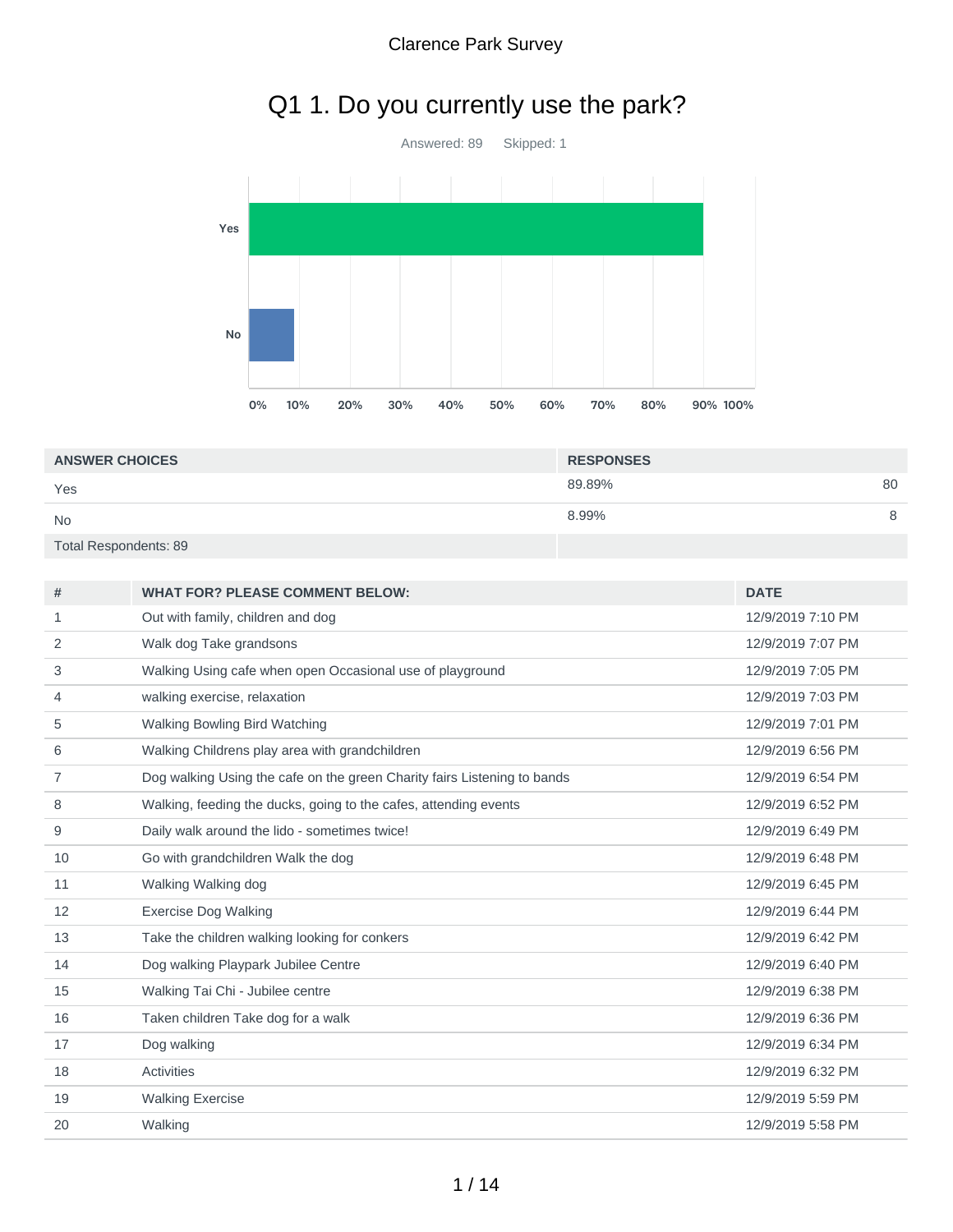| 21 | <b>Activities</b>                                                                                                                                                                                                                                                                                   | 12/9/2019 5:57 PM   |
|----|-----------------------------------------------------------------------------------------------------------------------------------------------------------------------------------------------------------------------------------------------------------------------------------------------------|---------------------|
| 22 | Walk around lido and visit cafe                                                                                                                                                                                                                                                                     | 12/9/2019 5:56 PM   |
| 23 | Walking Enjoying woodland - trees and birds Bandstand concerts Beehives                                                                                                                                                                                                                             | 12/9/2019 5:55 PM   |
| 24 | Walking Classes at Jubilee Centre Bird watching Concerts at the bandstand                                                                                                                                                                                                                           | 12/9/2019 5:53 PM   |
| 25 | Walk around lido Visit Jubilee Centre                                                                                                                                                                                                                                                               | 12/9/2019 5:49 PM   |
| 26 | Walking, dog walking, jogging                                                                                                                                                                                                                                                                       | 12/9/2019 5:47 PM   |
| 27 | Walk around the lido Grandchildren i playground Woodland walk                                                                                                                                                                                                                                       | 12/9/2019 5:44 PM   |
| 28 | Walking Going to Jubilee Centre                                                                                                                                                                                                                                                                     | 12/9/2019 5:42 PM   |
| 29 | I attend the Jubilee Centre                                                                                                                                                                                                                                                                         | 12/9/2019 5:40 PM   |
| 30 | Leisure, exercise, sitting and enjoying the sunshine, picnics, meeting friends, listening to bands in<br>the park                                                                                                                                                                                   | 12/9/2019 5:38 PM   |
| 31 | Walking / Jogging                                                                                                                                                                                                                                                                                   | 12/9/2019 5:36 PM   |
| 32 | Walk around the lido Used to go to play area but stopped because of damaged equipment / lack of<br>play options                                                                                                                                                                                     | 12/9/2019 5:34 PM   |
| 33 | Walking Children's play area                                                                                                                                                                                                                                                                        | 12/9/2019 5:28 PM   |
| 34 | I visit the jubilee centre twice a week for Age UK classes                                                                                                                                                                                                                                          | 12/9/2019 5:27 PM   |
| 35 | Walking / Leisure                                                                                                                                                                                                                                                                                   | 12/9/2019 5:25 PM   |
| 36 | Walking the dog Admiring the water                                                                                                                                                                                                                                                                  | 12/9/2019 5:22 PM   |
| 37 | Walking                                                                                                                                                                                                                                                                                             | 12/9/2019 5:19 PM   |
| 38 | Walking Keep Fit at the Jubilee Centre                                                                                                                                                                                                                                                              | 12/9/2019 5:18 PM   |
| 39 | Walking. Sitting by the lido.                                                                                                                                                                                                                                                                       | 12/9/2019 5:16 PM   |
| 40 | Little girl who is a wheelchair user, loves strolling around the park and seeing the birds at the lido                                                                                                                                                                                              | 11/19/2019 4:52 PM  |
| 41 | Bury WheelsForAll Service which has replaced the Bowling Pavilion building ,the Green<br>Community Cafe and Park Play area                                                                                                                                                                          | 11/10/2019 4:40 PM  |
| 42 | Walking for fitness and exercising our dog                                                                                                                                                                                                                                                          | 11/7/2019 11:01 PM  |
| 43 | Wheels for all                                                                                                                                                                                                                                                                                      | 11/7/2019 9:31 PM   |
| 44 | Playground. Occasional footie or walk with my little boy                                                                                                                                                                                                                                            | 11/7/2019 1:48 PM   |
| 45 | Infrequently wheels for all.                                                                                                                                                                                                                                                                        | 11/7/2019 10:54 AM  |
| 46 | Walking, playground                                                                                                                                                                                                                                                                                 | 11/7/2019 10:54 AM  |
| 47 | Play park area with children                                                                                                                                                                                                                                                                        | 11/6/2019 7:36 PM   |
| 48 | Use Play area with child and walk through to get to chesham woods or just a walk around the park<br>and Walkers field. Have also used the bikes for all in the past.                                                                                                                                | 11/6/2019 5:11 PM   |
| 49 | Walking round lido Kids playing and cycling Playing football The green for brew                                                                                                                                                                                                                     | 11/4/2019 12:59 AM  |
| 50 | Walking my dog and grandsons                                                                                                                                                                                                                                                                        | 10/29/2019 7:56 PM  |
| 51 | Dog walking                                                                                                                                                                                                                                                                                         | 10/29/2019 10:25 AM |
| 52 | Walking                                                                                                                                                                                                                                                                                             | 10/29/2019 7:59 AM  |
| 53 | Fishing                                                                                                                                                                                                                                                                                             | 10/28/2019 12:39 PM |
| 54 | Dog walking & using the park facilities with my daughter and family also use of the skatepark                                                                                                                                                                                                       | 10/28/2019 8:34 AM  |
| 55 | Angling, dog walking                                                                                                                                                                                                                                                                                | 10/27/2019 10:49 AM |
| 56 | I help organise Party in the Park events. I also meet regularly ay The Anglers Hut and/or The<br>Green Café for Ambition for Moorside meetings. I volunteer for The Top Green area (near Bowling<br>Club). I would like to see more use of the Band Stand and also more use of the old Rangers Hut. | 10/26/2019 9:06 AM  |
| 57 | Walking my dog                                                                                                                                                                                                                                                                                      | 10/26/2019 4:30 AM  |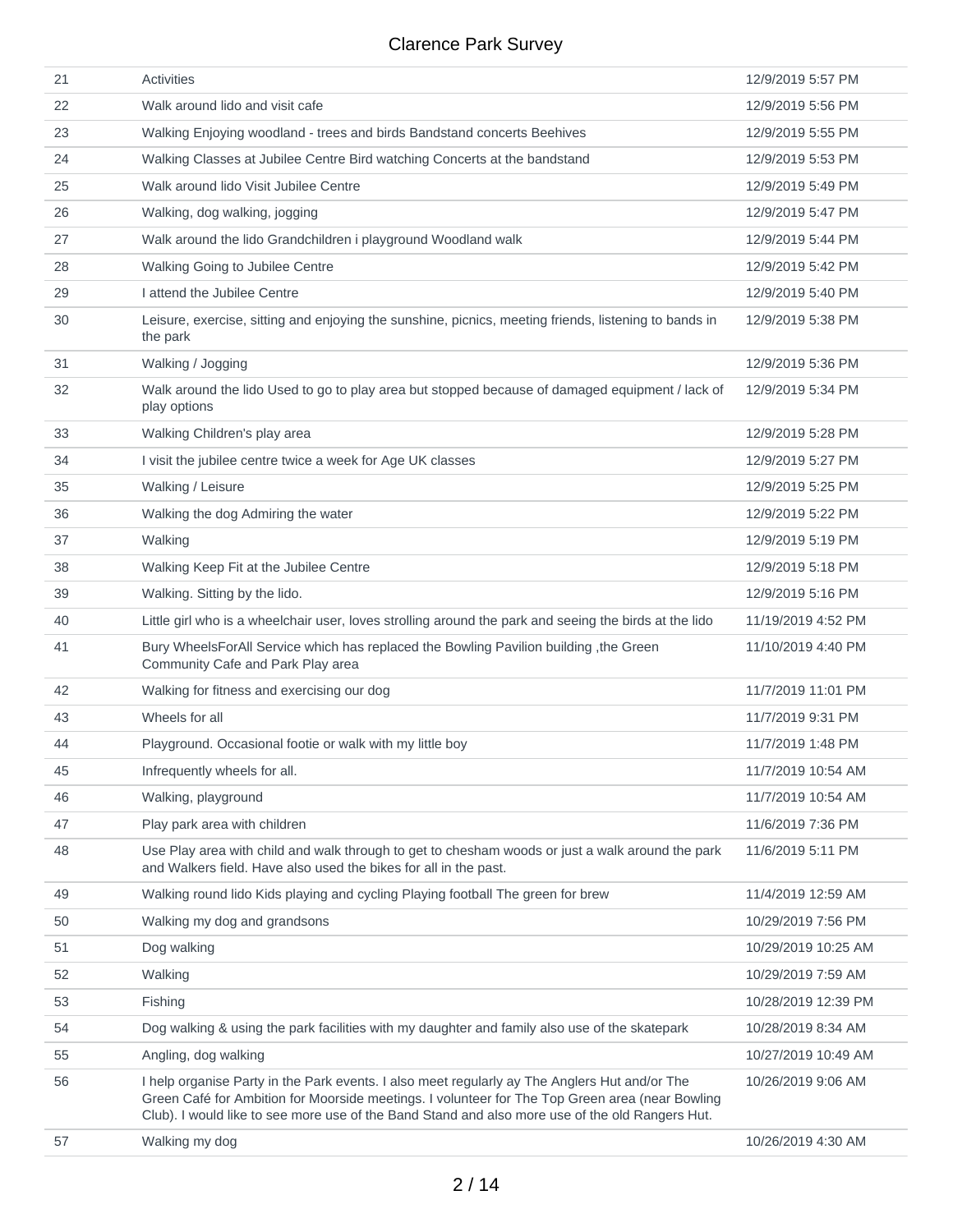| 58 | Fishing                                                                                                                                                                       | 10/25/2019 11:53 PM |
|----|-------------------------------------------------------------------------------------------------------------------------------------------------------------------------------|---------------------|
| 59 | Dog walking everyday                                                                                                                                                          | 10/25/2019 11:21 PM |
| 60 | Dog walking                                                                                                                                                                   | 10/25/2019 10:33 PM |
| 61 | Dog walking, socialising, coffee from the cafe, chat. Going to events. Meeting friends, sitting round<br>the lido, watching the ducks, geese, heron.                          | 10/25/2019 9:28 PM  |
| 62 | Children play in the playground and skate park but would not let my son go on his own due to the<br>drugs taking and kids playing with fireworks Walk the dog. Go for picnics | 10/25/2019 8:44 PM  |
| 63 | Leisurewalking, Green Cafe                                                                                                                                                    | 10/25/2019 8:32 PM  |
| 64 | Play area and woods                                                                                                                                                           | 10/25/2019 8:24 PM  |
| 65 | Walking. Sitting by the Lido. Bird watching.                                                                                                                                  | 10/25/2019 8:22 PM  |
| 66 | Walks with my family and dog. Swing park with my children. Fishing at the Lido with my children.<br>Exploring the woods as a family.                                          | 10/25/2019 7:09 PM  |
| 67 | Angling and walking and occasional visit to Jubilee centre                                                                                                                    | 10/25/2019 6:52 PM  |
| 68 | Dog walking                                                                                                                                                                   | 10/25/2019 6:39 PM  |
| 69 | Dog walks                                                                                                                                                                     | 10/25/2019 6:31 PM  |
| 70 | Playing with kids and general walking                                                                                                                                         | 10/25/2019 5:51 PM  |
| 71 | Fishing                                                                                                                                                                       | 10/25/2019 5:43 PM  |
| 72 | Walking                                                                                                                                                                       | 10/25/2019 5:39 PM  |
| 73 | My children play in the park, and we all walk round it frequently. I use it to keep fit, and play<br>Pokémon.                                                                 | 10/25/2019 4:42 PM  |
| 74 | Angling and habitat improvements                                                                                                                                              | 10/25/2019 3:56 PM  |
| 75 | <b>Fishing Club</b>                                                                                                                                                           | 10/25/2019 1:13 PM  |
| 76 | Walks and playing with child                                                                                                                                                  | 10/22/2019 3:44 PM  |
| 77 | Walks and relaxation; watching the birds on the lido                                                                                                                          | 10/22/2019 2:50 PM  |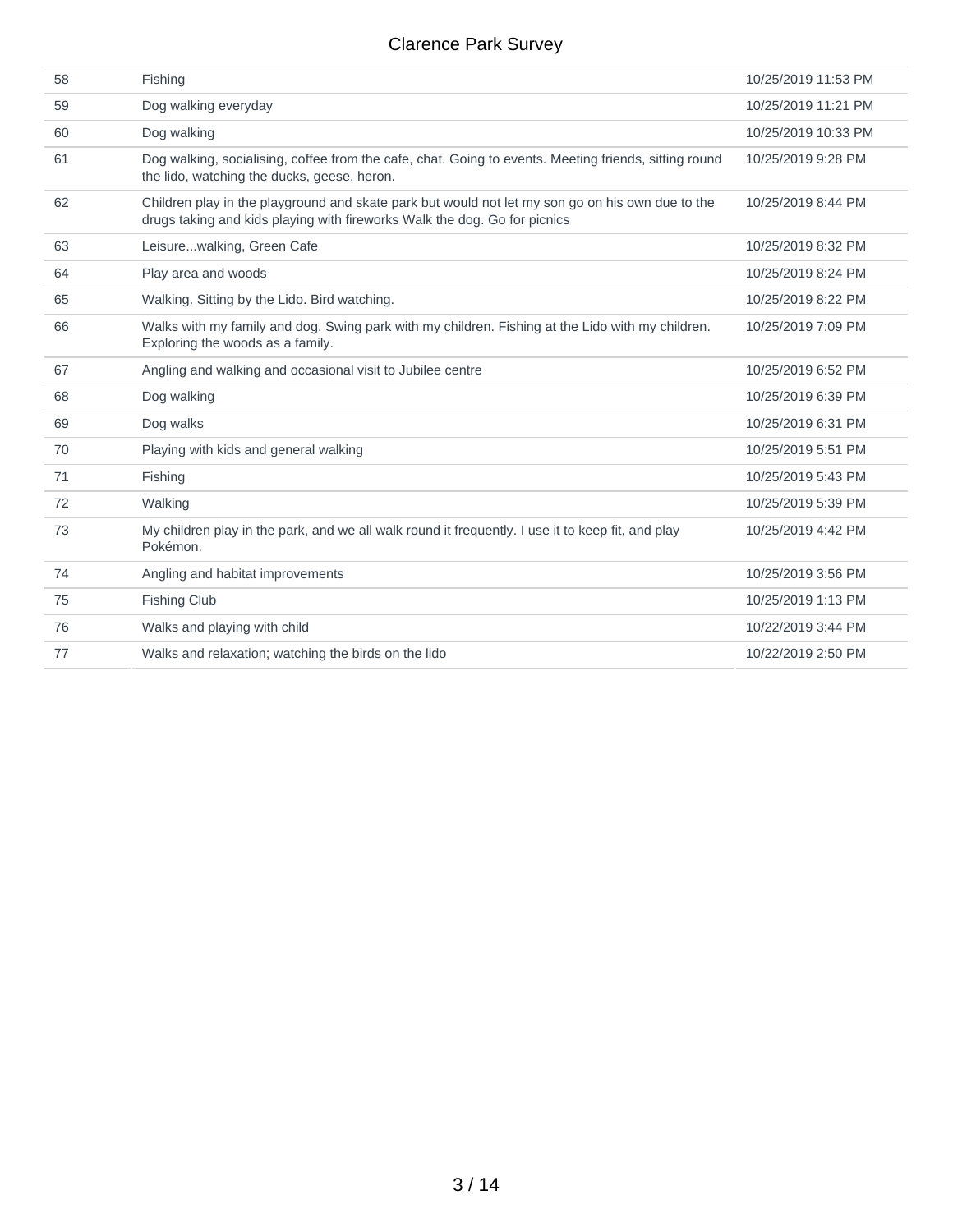## Q2 Is there anything that would encourage you to use the park more? For example:



| <b>ANSWER CHOICES</b>                                 | <b>RESPONSES</b> |    |
|-------------------------------------------------------|------------------|----|
| <b>Toilet Facilities</b>                              | 61.45%           | 51 |
| Better / easier to read signage and way marking signs | 21.69%           | 18 |
| Maps of the park                                      | 24.10%           | 20 |
| More seating and litter bins                          | 62.65%           | 52 |
| More regular activities and events                    | 62.65%           | 52 |
| Better path surfaces                                  | 28.92%           | 24 |
| More Parking                                          | 19.28%           | 16 |
| Information points                                    | 19.28%           | 16 |
| Sensory garden                                        | 28.92%           | 24 |
| Other                                                 | 37.35%           | 31 |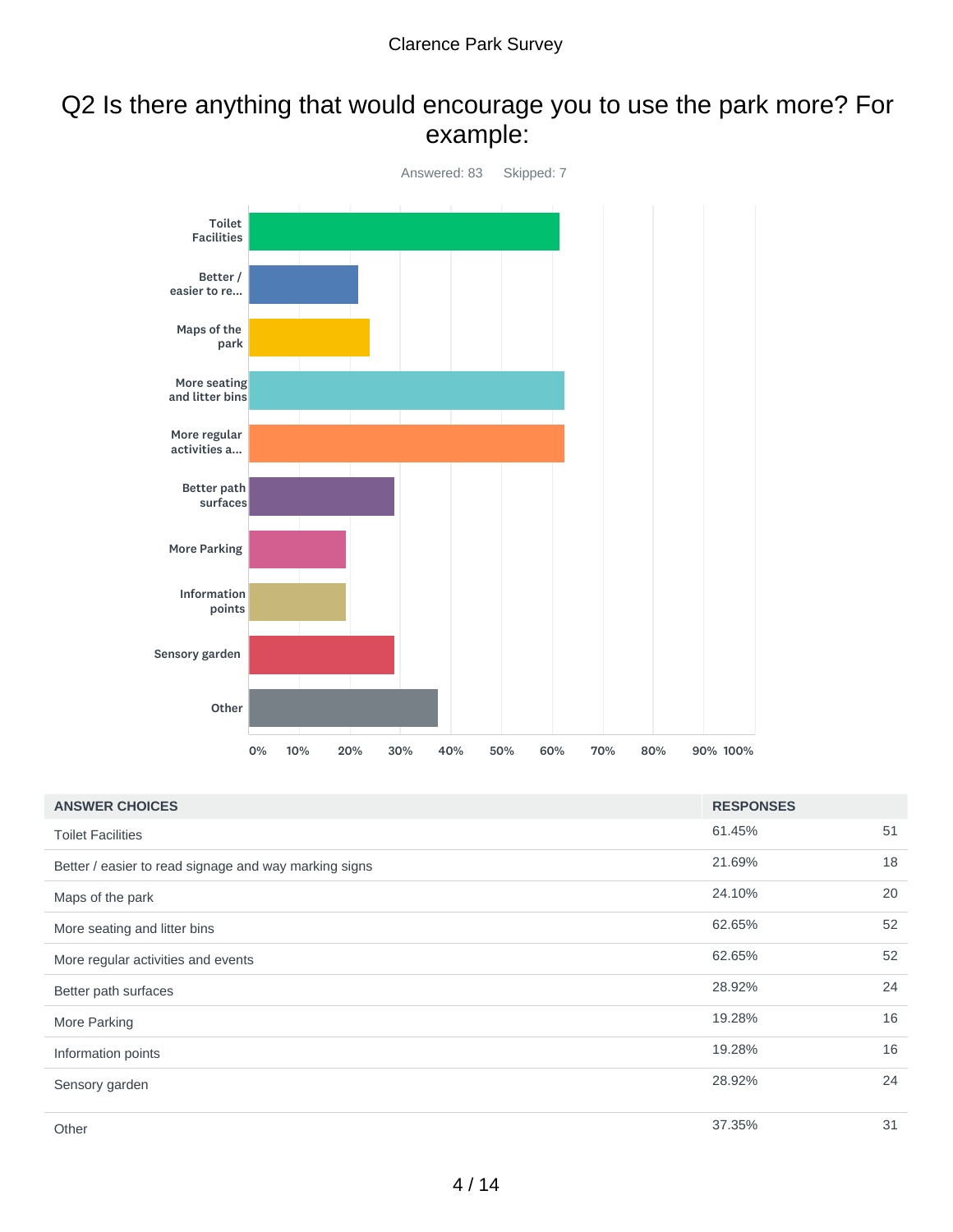Total Respondents: 83

| #  | IF YOU HAVE SELECTED 'OTHER' THEN PLEASE LET US KNOW WHAT ELSE YOU WOULD<br>LIKE TO SEE INCLUDED IN THE PROPOSALS:                                                                                                                                                                 | <b>DATE</b>         |
|----|------------------------------------------------------------------------------------------------------------------------------------------------------------------------------------------------------------------------------------------------------------------------------------|---------------------|
| 1  | The childrens play area needs upgrading (its not a patch on nuttall park) and needs a park keeper<br>/ gardener                                                                                                                                                                    | 12/9/2019 7:10 PM   |
| 2  | Need to make people pick up dog poo Youths behind the wardens office deal drugs at night                                                                                                                                                                                           | 12/9/2019 7:07 PM   |
| 3  | Signs on Royal Avenue saying residents parking only and additional parking at front car park                                                                                                                                                                                       | 12/9/2019 7:03 PM   |
| 4  | Improved security and lighting. No point suggesting extra seats and things as it just gets<br>vandalised / anti social behaviour                                                                                                                                                   | 12/9/2019 7:01 PM   |
| 5  | Park rangers to patrol the park during the day and make people feel safe - know that there's<br>someone to turn to if there's trouble                                                                                                                                              | 12/9/2019 6:54 PM   |
| 6  | More bins around lido                                                                                                                                                                                                                                                              | 12/9/2019 6:49 PM   |
| 7  | Updated play area                                                                                                                                                                                                                                                                  | 12/9/2019 6:42 PM   |
| 8  | Repair railings Repair and replace the play equipment                                                                                                                                                                                                                              | 12/9/2019 6:40 PM   |
| 9  | Information about trees and wildlife, particularly birds                                                                                                                                                                                                                           | 12/9/2019 5:55 PM   |
| 10 | Information point about the wildlife / birds at the Chesham Nature Reserve and around the lido and<br>what to feed them. Availability of duck food at the Jubilee Centre                                                                                                           | 12/9/2019 5:53 PM   |
| 11 | Better guiding pathways through the woods Notices with what time car parks close                                                                                                                                                                                                   | 12/9/2019 5:49 PM   |
| 12 | More lighting at the car park and entrance                                                                                                                                                                                                                                         | 12/9/2019 5:42 PM   |
| 13 | Better lighting Restricted areas for dogs                                                                                                                                                                                                                                          | 12/9/2019 5:36 PM   |
| 14 | Play equipment is damaged and missing - other parks have received new equipment. New play<br>equipment is needed - no care of attention from LA.                                                                                                                                   | 12/9/2019 5:34 PM   |
| 15 | New noticeboard with Jubilee Centre on. Running evening sessions at the Jubilee Centre (would<br>need investment to run a pilot and test numbers)                                                                                                                                  | 12/9/2019 5:25 PM   |
| 16 | More dog poo bins Pot holes fixing in car park Cafe open at weekends                                                                                                                                                                                                               | 12/9/2019 5:19 PM   |
| 17 | Bright planting / wild life area Pot hole repaired in car park                                                                                                                                                                                                                     | 12/9/2019 5:18 PM   |
| 18 | More community engagement to get people out                                                                                                                                                                                                                                        | 12/9/2019 5:16 PM   |
| 19 | Changing places toilet, better lighting for safety, more activities for older children (11+) at the<br>weekend and after school, better drainage to prevent flooding near Walmersley Road entrance                                                                                 | 11/20/2019 12:43 PM |
| 20 | Cafe open more often including weeeknds, where dogs are allowed, like at the cafe in the Burrs                                                                                                                                                                                     | 11/7/2019 11:01 PM  |
| 21 | A cafe that's open to all with nice food and open consistently. Age UK cafe by Lido doesnt look<br>welcoming for families/young kids and the Green cafe isn't always open and the food and coffee is<br>not very nice                                                              | 11/7/2019 1:48 PM   |
| 22 | Accessible play equipment eg swing Aerial slide More spinning play apparatus                                                                                                                                                                                                       | 11/7/2019 10:54 AM  |
| 23 | Improvement/repairs to childrens play area/equipment                                                                                                                                                                                                                               | 11/6/2019 7:36 PM   |
| 24 | Updated information, I have often missed events that I would have liked to attend                                                                                                                                                                                                  | 11/6/2019 5:11 PM   |
| 25 | Maintained steps from Car Park to Lido area. Maybe a covered seating area where people can site<br>and look out onto the Lido whatever the weather.                                                                                                                                | 10/26/2019 9:06 AM  |
| 26 | Water feature / fountain II More lighting around the pond and steps More litter bins II Lily pads in<br>the water.                                                                                                                                                                 | 10/25/2019 11:53 PM |
| 27 | Some colour around the Lido. The flower beds need some attention. Also picnic benches would be<br>incredible.                                                                                                                                                                      | 10/25/2019 11:21 PM |
| 28 | Better drainage in the woods. Gets too boggy after some rain                                                                                                                                                                                                                       | 10/25/2019 10:33 PM |
| 29 | Move or get rid of the skate park and make it something else. It has been nothing but trouble.<br>More lighting, especially in winter when it gets dark early. Cameras on the car park, so it doesn't<br>get used for drug selling. Or the people who do it may get caught for it. | 10/25/2019 9:28 PM  |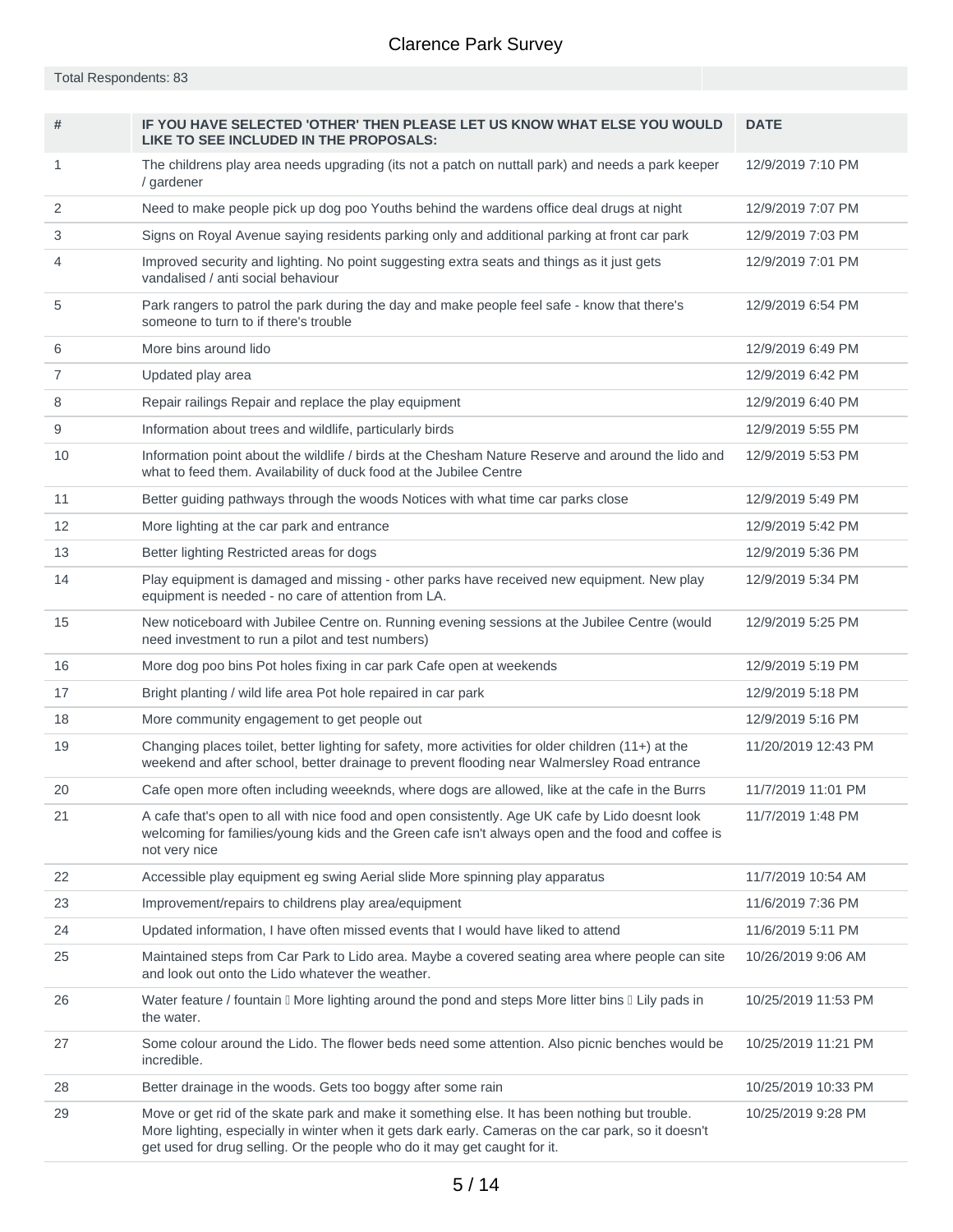| 30 | Improved play are for the children, more monitoring by police/CCTV to stop antisocial behaviour                                                                                                                                                                                                                                                                         | 10/25/2019 8:44 PM |
|----|-------------------------------------------------------------------------------------------------------------------------------------------------------------------------------------------------------------------------------------------------------------------------------------------------------------------------------------------------------------------------|--------------------|
| 31 | Interesting planting and growing activities                                                                                                                                                                                                                                                                                                                             | 10/25/2019 8:32 PM |
| 32 | Better lighting around the lido for night time                                                                                                                                                                                                                                                                                                                          | 10/25/2019 8:24 PM |
| 33 | A ranger or Park warden visibly about in the park. More use of the bandstand, Sunday afternoon<br>concerts in the summer. Plant swathes of meadow flowers. Make more use of Chesham Woods<br>and Nature areas involving schools like it used to be. Outdoor classes in the park.                                                                                        | 10/25/2019 8:22 PM |
| 34 | More lighting. I do not feel safe enough to walk my dog through the park when it is getting dark as<br>there is very little lighting, which I feel encourages groups to congregate in the park. The Lido area<br>is very poorly lit and this prevents the childrens outdoor angling coaching sessions from continuing<br>as the nights become darker earlier.           | 10/25/2019 7:09 PM |
| 35 | Fountain would look nice in the lake with Lily's around it Vegetation Around the edge of the lake in<br>the water. Free WiFi CCTV for safety, and for them not cleaning up after there dogs.                                                                                                                                                                            | 10/25/2019 6:58 PM |
| 36 | Information points related to nature etc in/on the Lido. Improved access to the water for angling<br>specifically for those with disability (ie grass area next to Lake eroded by water and geese.                                                                                                                                                                      | 10/25/2019 6:52 PM |
| 37 | The only problem we have noticed is there are 'undesirables' hanging around in the evenings.<br>Recent reports of kids throwing fireworks at people and dogs haven't helped. Youth deterrent<br>sounders in evenings might keep them away. Obviously I wouldn't want to discourage the good<br>kids as the park should be for everyone but safety needs to be improved. | 10/25/2019 6:39 PM |
| 38 | Refreshed children's play area                                                                                                                                                                                                                                                                                                                                          | 10/25/2019 4:42 PM |
| 39 | Internet access. Green vegetation around all of the lake, instead of just appearing like a concrete<br>bowl.                                                                                                                                                                                                                                                            | 10/25/2019 3:56 PM |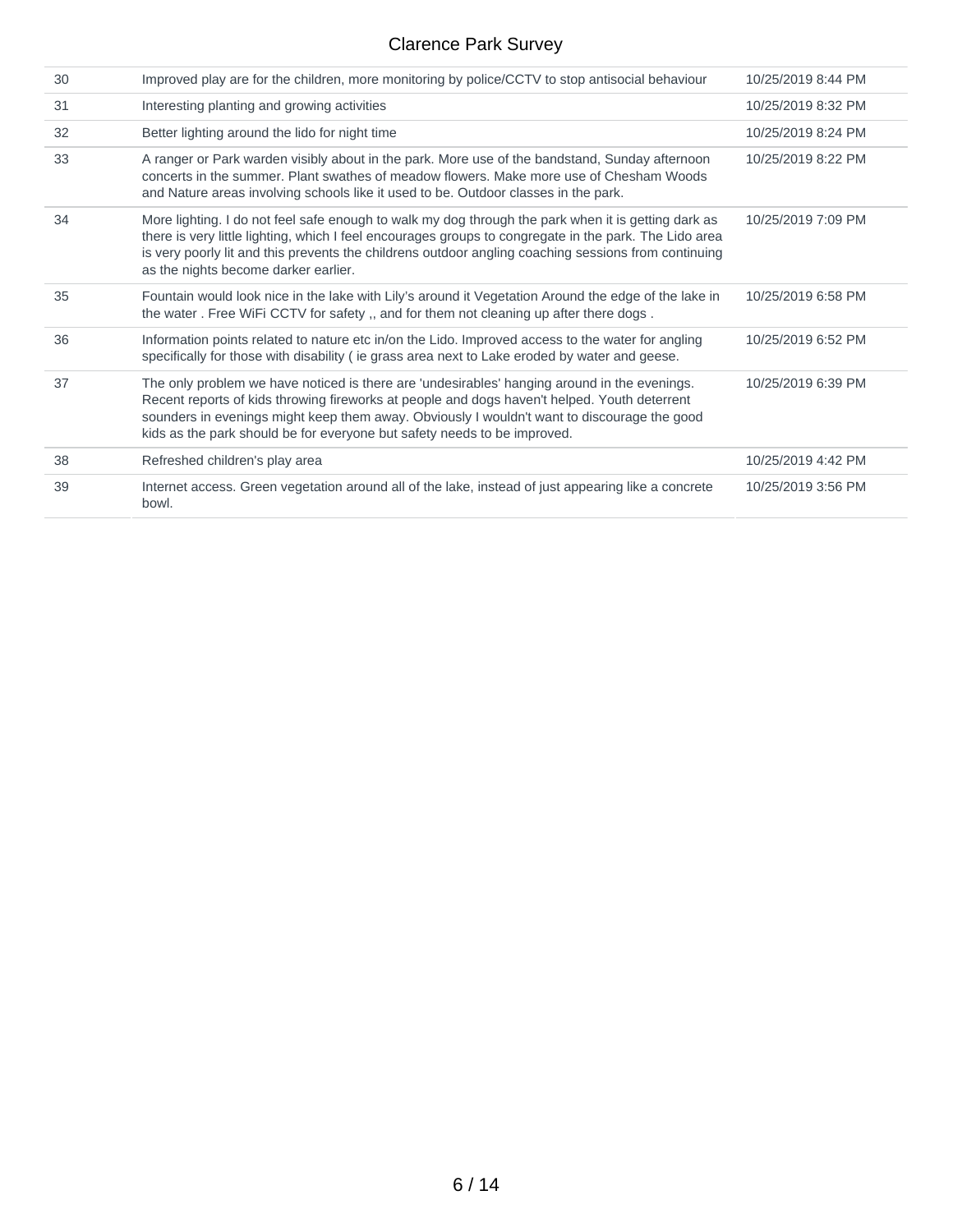### Q3 What do you remember about the park? Do you have any favourite parts of the park or memories about the park you would like to share with us?

Answered: 64 Skipped: 26

| #  | <b>RESPONSES</b>                                                                                                                                                          | <b>DATE</b>         |
|----|---------------------------------------------------------------------------------------------------------------------------------------------------------------------------|---------------------|
| 1  | In the 1970's there was an area with birds and rabbits. It was much cleaner then and the flowers<br>were beautiful.                                                       | 12/9/2019 7:10 PM   |
| 2  | The park warden - what a great job he did                                                                                                                                 | 12/9/2019 7:07 PM   |
| 3  | I remember the mini petting zoo                                                                                                                                           | 12/9/2019 7:05 PM   |
| 4  | It was well maintained                                                                                                                                                    | 12/9/2019 7:03 PM   |
| 5  | Lido open for swimming, paddling and rowing boats. Playing in the fields and surrounding<br>woodlands.                                                                    | 12/9/2019 7:01 PM   |
| 6  | Rowing boats on the lido                                                                                                                                                  | 12/9/2019 6:56 PM   |
| 7  | Getting lost in the woods and walking the golf course. Dog trials event. Music on the bandstand.<br>Boats on the lido                                                     | 12/9/2019 6:52 PM   |
| 8  | Met my two best friends nearly 40 years ago swimming in the lido, boats on the lido                                                                                       | 12/9/2019 6:48 PM   |
| 9  | My mum used to slide on the big stone near the entrance. Very enjoyable days.                                                                                             | 12/9/2019 6:45 PM   |
| 10 | Bury show Bringing children to events and to see the birds                                                                                                                | 12/9/2019 6:38 PM   |
| 11 | Memories of being able to swim in the lido and was a lot cleaner all around                                                                                               | 12/9/2019 6:36 PM   |
| 12 | The lido was a lot cleaner so you could swim. It used to be a lot cleaner round the paths so you<br>could sit of the grass without worrying about dog poo.                | 12/9/2019 6:34 PM   |
| 13 | Bandstand. swings and bowling green over 70 years ago.                                                                                                                    | 12/9/2019 6:32 PM   |
| 14 | Been coming here since 70s, fond memories                                                                                                                                 | 12/9/2019 5:59 PM   |
| 15 | Sunday afternoon with a brass band on the bandstand                                                                                                                       | 12/9/2019 5:57 PM   |
| 16 | Walking around the lido                                                                                                                                                   | 12/9/2019 5:56 PM   |
| 17 | Walking through Chesham woods with my dog                                                                                                                                 | 12/9/2019 5:55 PM   |
| 18 | I and my family have enjoyed the lido for years. I played there as a child and have fond memories<br>of Basil and Walter who were park keepers in the 60s                 | 12/9/2019 5:47 PM   |
| 19 | I enjoyed the lido as a teenager and playing football                                                                                                                     | 12/9/2019 5:44 PM   |
| 20 | Playing at the Lido in the 1960s                                                                                                                                          | 12/9/2019 5:40 PM   |
| 21 | Sliding down the large stone at the entrance                                                                                                                              | 12/9/2019 5:38 PM   |
| 22 | Playing in lido, ice cream in the park                                                                                                                                    | 12/9/2019 5:38 PM   |
| 23 | The trails through the woods The lido                                                                                                                                     | 12/9/2019 5:36 PM   |
| 24 | Wildlife at the lido                                                                                                                                                      | 12/9/2019 5:25 PM   |
| 25 | Woodland walks                                                                                                                                                            | 12/9/2019 5:22 PM   |
| 26 | Sliding on the huge stone at the main entrance and playing in the park                                                                                                    | 12/9/2019 5:18 PM   |
| 27 | Not brought up in Bury, but I'm informed that there used to be swimming in the Lido                                                                                       | 12/9/2019 5:16 PM   |
| 28 | Lido, radio control boats                                                                                                                                                 | 11/20/2019 12:43 PM |
| 29 | The climbing area and swings were good, but more accessible equipment is needed. Toilet<br>facilities would also be useful. There was a lot of litter when we visited too | 11/19/2019 5:17 PM  |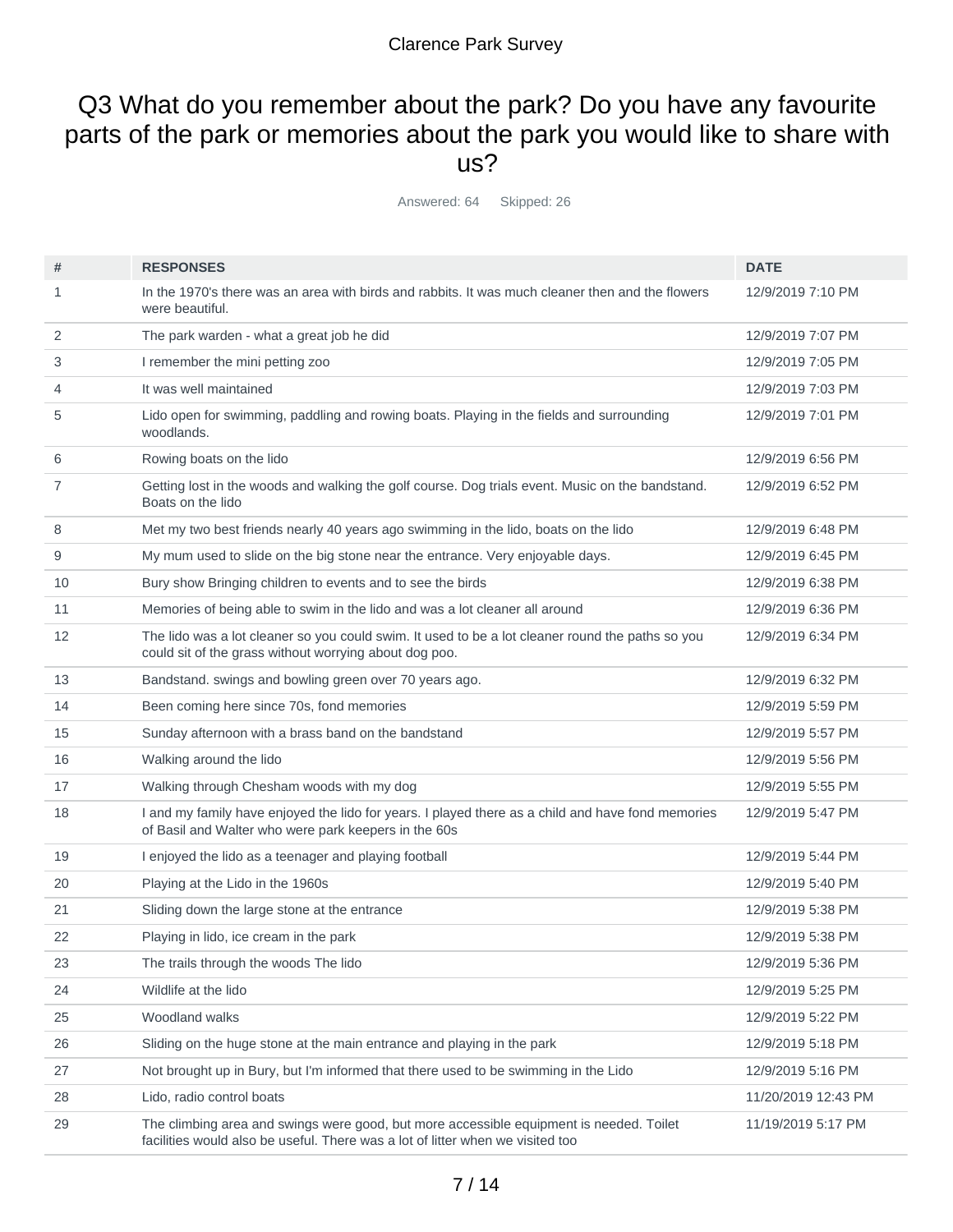| 30 | Friendly people, Tash loves watching the birds at the lido and the motorised toy boats                                                                                                                                                                                                                                                                                                                                                                                    | 11/19/2019 4:52 PM  |
|----|---------------------------------------------------------------------------------------------------------------------------------------------------------------------------------------------------------------------------------------------------------------------------------------------------------------------------------------------------------------------------------------------------------------------------------------------------------------------------|---------------------|
| 31 | Bowling green and Large Playing area Bluebell Woods , Crazy Golf adjacent to Previous Tennis<br>Court well drained , maintained as young child upto Late teens                                                                                                                                                                                                                                                                                                            | 11/10/2019 4:40 PM  |
| 32 | How the duck pond (Lido) is being improved for the resident wildlife                                                                                                                                                                                                                                                                                                                                                                                                      | 11/7/2019 11:01 PM  |
| 33 | Honestly? The amount of rubbish on the floor in the playground as opposed to Nuttall Park. Most<br>recently though I had a lovely walk round with my 4yr oldhe cycled round, we picked up leaves<br>for his school homework, started in the reflections in the puddles by the old house, sat on the big<br>rock by what looked like the base for the council guys collecting rubbish and then played football<br>on the grass, followed by a quick play in the playground | 11/7/2019 1:48 PM   |
| 34 | Ducks on the pond, and bowling green cafe.                                                                                                                                                                                                                                                                                                                                                                                                                                | 11/7/2019 10:54 AM  |
| 35 | My son likes the park for Pokémon events a d wheels 4 all                                                                                                                                                                                                                                                                                                                                                                                                                 | 11/7/2019 10:54 AM  |
| 36 | I used to take my children to the play area                                                                                                                                                                                                                                                                                                                                                                                                                               | 11/6/2019 11:30 PM  |
| 37 | Playing football as a young man and walking round the Lido.                                                                                                                                                                                                                                                                                                                                                                                                               | 11/6/2019 10:25 PM  |
| 38 | Lido                                                                                                                                                                                                                                                                                                                                                                                                                                                                      | 11/6/2019 5:30 PM   |
| 39 | I remember a scary and exciting spider web type roundabout and what seemed a very tall slide -<br>circa 1970's. I also remember a great day sledging on Walkers field.                                                                                                                                                                                                                                                                                                    | 11/6/2019 5:11 PM   |
| 40 | Always remember the sliding stone                                                                                                                                                                                                                                                                                                                                                                                                                                         | 11/4/2019 12:59 AM  |
| 41 | I like the park I think the park is well maintain                                                                                                                                                                                                                                                                                                                                                                                                                         | 10/29/2019 7:56 PM  |
| 42 | Favourite part is the lido, it would benefit from a cafe which is open every day for longer hours than<br>the current age UK cafe                                                                                                                                                                                                                                                                                                                                         | 10/29/2019 10:25 AM |
| 43 | Love the woods, and interested in the history.                                                                                                                                                                                                                                                                                                                                                                                                                            | 10/29/2019 7:59 AM  |
| 44 | Bury rangers football club community events and nice and clean environment                                                                                                                                                                                                                                                                                                                                                                                                | 10/28/2019 8:34 AM  |
| 45 | Fishing the lido before it was drained and was deeper                                                                                                                                                                                                                                                                                                                                                                                                                     | 10/27/2019 10:49 AM |
| 46 | I love the old stone - glacial deposit. I used to slide down it as a child.                                                                                                                                                                                                                                                                                                                                                                                               | 10/26/2019 9:06 AM  |
| 47 | The lido watching the ducks ect                                                                                                                                                                                                                                                                                                                                                                                                                                           | 10/26/2019 4:30 AM  |
| 48 | Helping the kids learn to fish is always a good memory. Especially when they catch there first fish.                                                                                                                                                                                                                                                                                                                                                                      | 10/25/2019 11:53 PM |
| 49 | The Lido, been walking around it for 40 years.                                                                                                                                                                                                                                                                                                                                                                                                                            | 10/25/2019 11:21 PM |
| 50 | A dry dog                                                                                                                                                                                                                                                                                                                                                                                                                                                                 | 10/25/2019 10:33 PM |
| 51 | My family and I moved to the Walmersley area when I was in junior school. Clarence Park was<br>always the place to spend summer, with swimming in the lido and boating. It was always full of<br>people enjoying the facilities.                                                                                                                                                                                                                                          | 10/25/2019 9:28 PM  |
| 52 | The reopening of the bandstand with Bessies Band. Also when we were house hunting in the area<br>we met Dave from the anglers/friends of Chesham Woods and he was so welcoming that we knew<br>we wanted to move into the area with such a lovely park and friendly people.                                                                                                                                                                                               | 10/25/2019 8:32 PM  |
| 53 | Like it all and Chesham Woods. Love sitting by The Lido watching the birds. The Jubilee Centre<br>should be open at weekends.                                                                                                                                                                                                                                                                                                                                             | 10/25/2019 8:22 PM  |
| 54 | Both my children and I thoroughly enjoy our fishing sessions at the Lido. Seeing the pure<br>excitement on their faces as they catch fish there is brilliant. Ramsbottom Angling Association<br>have done so much for the local children and their work carried out to improve the habitats for<br>wildlife around the Lido is amazing.                                                                                                                                   | 10/25/2019 7:09 PM  |
| 55 | As a child I spent a lot of time at the lido with my family, swimming, fishing and picnics etc                                                                                                                                                                                                                                                                                                                                                                            | 10/25/2019 6:58 PM  |
| 56 | We have only really started to use the park since getting a pup. The incredible variety in landscape<br>and walking is second to none. Woods, lido, park, fields etc. Genuinely makes it hard to find a<br>better place to walk her! She's made great friends with other dogs which has made her balanced<br>and social. The dog walking community is incredible.                                                                                                         | 10/25/2019 6:39 PM  |
| 57 | Lido is pretty at sunrise                                                                                                                                                                                                                                                                                                                                                                                                                                                 | 10/25/2019 6:31 PM  |
| 58 | No                                                                                                                                                                                                                                                                                                                                                                                                                                                                        | 10/25/2019 5:51 PM  |
|    |                                                                                                                                                                                                                                                                                                                                                                                                                                                                           |                     |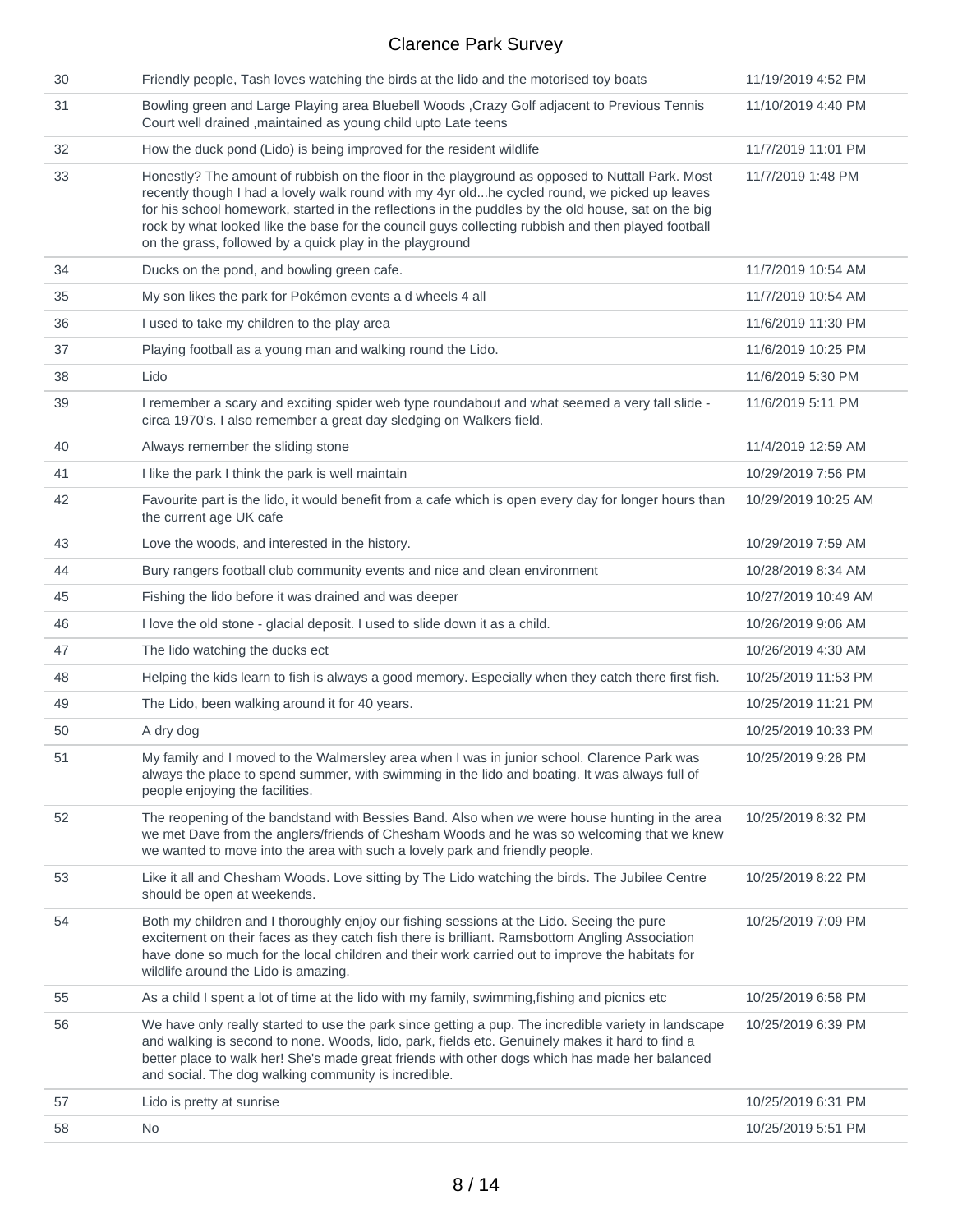| 59 | Used to enjoy swimming at the lido, many moons ago. Use of playground as a child                                                                                                                                                                                                               | 10/25/2019 5:44 PM |
|----|------------------------------------------------------------------------------------------------------------------------------------------------------------------------------------------------------------------------------------------------------------------------------------------------|--------------------|
| 60 | The lake as it used to be a swimming pool and now used for fishing                                                                                                                                                                                                                             | 10/25/2019 5:43 PM |
| 61 | I like watching the birds and animals in the park with my children, on a nice day it's genuinely<br>lovely to be out.                                                                                                                                                                          | 10/25/2019 4:42 PM |
| 62 | The park used to be a fantastic fishing venue, which was very fair. Fish were plentiful in any peg of<br>Lido and there was plenty of submerged vegetation                                                                                                                                     | 10/25/2019 3:56 PM |
| 63 | It was an amazing space to have available when I had a baby and then/now a young child. The<br>cafe was a great place to pop in for lunch but more recently seems to be closed often. The<br>playground is a great meeting place for families. The lido and woods are great for seeing nature. | 10/22/2019 3:44 PM |
| 64 | I've had several dogs over the years, and walking around the lido and into Chesham Woods has<br>always been a favourite pastime. I enjoy sitting and watching the many birds on the lido, too.                                                                                                 | 10/22/2019 2:50 PM |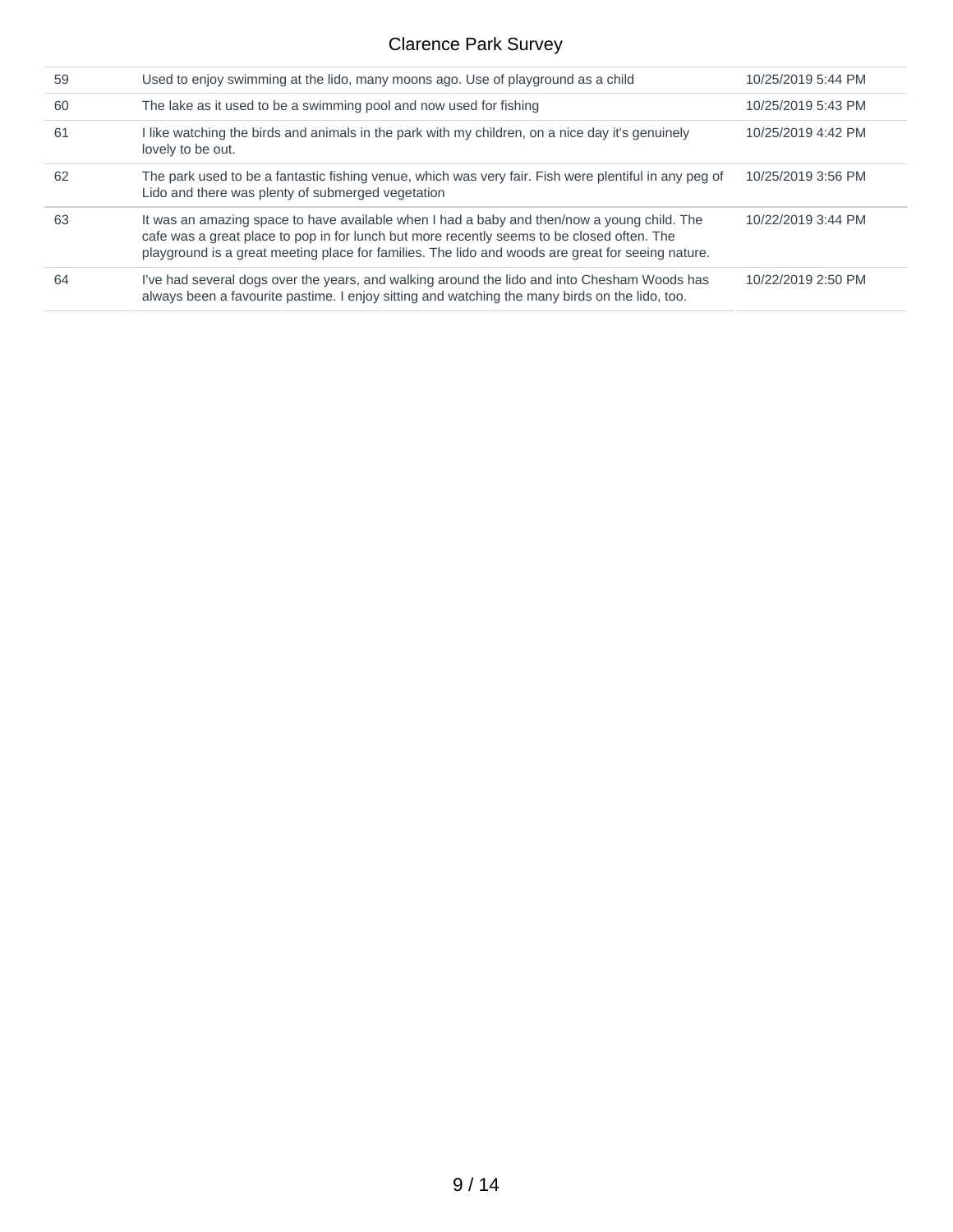# Q4 What would you like to improve or change in the park?

Answered: 72 Skipped: 18

| #              | <b>RESPONSES</b>                                                                                                                                                                                | <b>DATE</b>       |
|----------------|-------------------------------------------------------------------------------------------------------------------------------------------------------------------------------------------------|-------------------|
| 1              | Natural play area could be better e.g. include miniature golf. Long grass can carry ticks and lyme<br>disease.                                                                                  | 12/9/2019 7:10 PM |
| 2              | The play area needs to be refurbished Benches needs painting More flower beds                                                                                                                   | 12/9/2019 7:07 PM |
| 3              | Cafe open at weekends Reduction in model speedboats on the lido                                                                                                                                 | 12/9/2019 7:05 PM |
| 4              | Patrol it at night Get rid of the gangs Keep dogs on leads New carpark Residents only parking                                                                                                   | 12/9/2019 7:03 PM |
| 5              | The bottom field / hamilton street for football needs to be dog poo free and dog walking prohibited<br>there. Some field to be resurfaced for other amenities e.g small running track or tennis | 12/9/2019 7:01 PM |
| 6              | Police the dog poo - owners don't always pick up the mess. Needs more action to be taken. More<br>maintenance - bushes are overgown and obstructing paths. More family events would be nice     | 12/9/2019 6:56 PM |
| $\overline{7}$ | Signs to let people know if it is dog free. Park rangers on hand.                                                                                                                               | 12/9/2019 6:54 PM |
| 8              | Better security at night - too many youths messing about and antisocial behaviour Community<br>groups encouraged to help look after plants / garden advertised                                  | 12/9/2019 6:52 PM |
| 9              | Better signs to tell people not to feed the ducks white bread - some people bring a whole loaf!                                                                                                 | 12/9/2019 6:49 PM |
| 10             | Litter and dog poo need to be picket up Better lighting at night around park and at lido for dog<br>walkers safety                                                                              | 12/9/2019 6:48 PM |
| 11             | Toilets open every day More music on the bandstand, get a good turn out in good weather                                                                                                         | 12/9/2019 6:45 PM |
| 12             | Park warden to keep the youths in check Better drainage on football fields Lighting in park and<br>around the lido                                                                              | 12/9/2019 6:44 PM |
| 13             | Move glass bottles / lots of broken glass near bandstand area Better play area Dog free kick about<br>area Better signs saying no dogs in play area benches cleaned and painted around the park | 12/9/2019 6:42 PM |
| 14             | Dog free area Bins emptied regularly Repair and replace the play equipment More gardeners to<br>upkeep park                                                                                     | 12/9/2019 6:40 PM |
| 15             | Large pothole in car park                                                                                                                                                                       | 12/9/2019 6:38 PM |
| 16             | A regular patrol Needs to be cleaner with a lot more going on, which makes it more fun for<br>children, rowing boats etc                                                                        | 12/9/2019 6:36 PM |
| 17             | Needs more going on for children. Bouncing castles, ice cream carts, encourage people in to the<br>cafe when open                                                                               | 12/9/2019 6:34 PM |
| 18             | Make it safer                                                                                                                                                                                   | 12/9/2019 5:58 PM |
| 19             | A level area by the Jubilee Centre so people can do Tai Chi outside                                                                                                                             | 12/9/2019 5:53 PM |
| 20             | Contact numbers for reporting issues e.g. Pot Hole in car park entrance, trees overgrowing on<br>footpaths, broken branches etc                                                                 | 12/9/2019 5:49 PM |
| 21             | Dogs to be kept on leads More security                                                                                                                                                          | 12/9/2019 5:47 PM |
| 22             | Sensory garden upkeep to be improved - lavender, roses etc. More use of the bandstand in<br><b>Summer Nature Walks</b>                                                                          | 12/9/2019 5:44 PM |
| 23             | Better drainage on some paths, and keep pathways well maintained                                                                                                                                | 12/9/2019 5:42 PM |
| 24             | Need more security or a warden because of the concern about youths Better lighting                                                                                                              | 12/9/2019 5:40 PM |
| 25             | <b>Toilets</b>                                                                                                                                                                                  | 12/9/2019 5:38 PM |
| 26             | Better lighting to prevent antisocial behaviour Dogs on leads on pathways Section off the parks for<br>a dog area if they run freely                                                            | 12/9/2019 5:36 PM |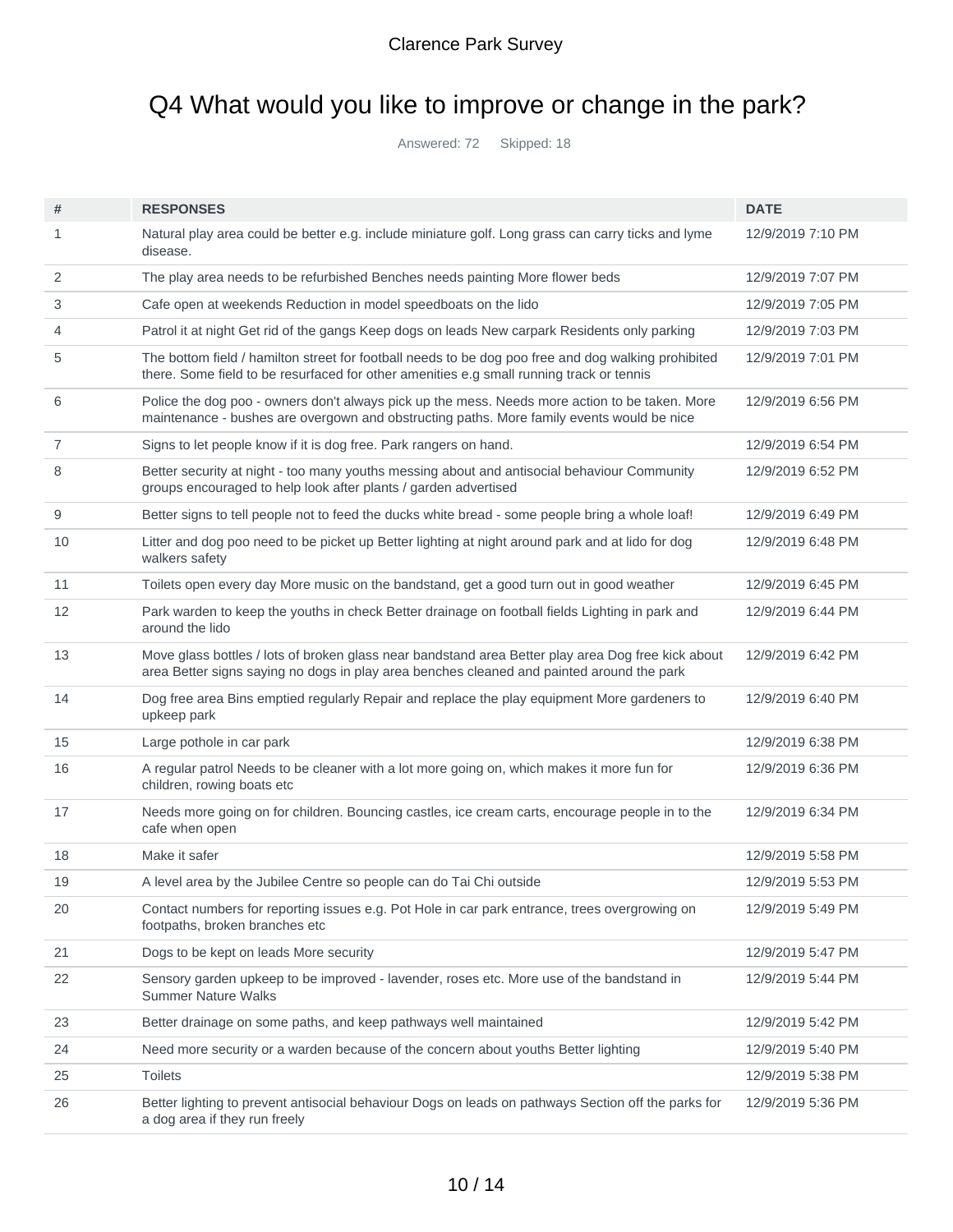| 27 | All children's play equipment needs replacing, surface needs replacing, grass inside play area<br>needs covering or replacing with all weather surface. Anti graffiti paint. Lights to prevent antisocial<br>behaviour and make safe. Tennis courts need to be resurfaced and nets repaired Skate park<br>needs replacing and be more visible                         | 12/9/2019 5:34 PM   |
|----|-----------------------------------------------------------------------------------------------------------------------------------------------------------------------------------------------------------------------------------------------------------------------------------------------------------------------------------------------------------------------|---------------------|
| 28 | More dog poo bins                                                                                                                                                                                                                                                                                                                                                     | 12/9/2019 5:28 PM   |
| 29 | A new car park, accessible from Walmersely Rd might reduce parking on the street. A large pot<br>hole at the entrance to the main car park needs repair.                                                                                                                                                                                                              | 12/9/2019 5:27 PM   |
| 30 | Create a photo exhibition of pics of the park from yesteryear. Multi-age events e.g Sponsored walk<br>Lighting and CCTV A food festival                                                                                                                                                                                                                               | 12/9/2019 5:25 PM   |
| 31 | Dog bins emptied more regularly Cafe facilities at weekends More lighting in park and lido in winter                                                                                                                                                                                                                                                                  | 12/9/2019 5:22 PM   |
| 32 | More lighting More dog poo bins Cafe open weekends                                                                                                                                                                                                                                                                                                                    | 12/9/2019 5:19 PM   |
| 33 | Toilet facilities would encourage people to spend more time in the park. Get activities that young<br>people and children can get involved in. Activities for senior citizens. I visit the Jubilee Centre 3<br>times a week.                                                                                                                                          | 12/9/2019 5:16 PM   |
| 34 | Drainage, accessible toilets, safety                                                                                                                                                                                                                                                                                                                                  | 11/20/2019 12:43 PM |
| 35 | Litter, Accessibility                                                                                                                                                                                                                                                                                                                                                 | 11/19/2019 5:17 PM  |
| 36 | Much better paths between the park and lido, sensory garden would be fab too                                                                                                                                                                                                                                                                                          | 11/19/2019 4:52 PM  |
| 37 | Reinstate Raised Sensory Tub Beds, Multiple Toilet Facilities                                                                                                                                                                                                                                                                                                         | 11/10/2019 4:40 PM  |
| 38 | More wildlife attractions Gated dog run Cafe open 9-5                                                                                                                                                                                                                                                                                                                 | 11/7/2019 11:01 PM  |
| 39 | Its bittge park its the bikes, tgey desperately need to be calabrated so that anyone can pedal<br>them, im not super fit, however my chikd didntenjoy the experience as well as he coukd do<br>because it was too hard to ride the bikes. Some carers who were at least in their late 40s and early<br>fifties really struggled to get the bikes around the path way. | 11/7/2019 9:31 PM   |
| 40 | Less rubbish, better cafe, info on what the house is/was/history of the land.                                                                                                                                                                                                                                                                                         | 11/7/2019 1:48 PM   |
| 41 | More seeting. The growing older generation need more                                                                                                                                                                                                                                                                                                                  | 11/7/2019 10:54 AM  |
| 42 | Access to toilets at all times - currently.limited as in cafe. Changing places toilet. More play<br>equipment suitable for all including those with additional needs                                                                                                                                                                                                  | 11/7/2019 10:54 AM  |
| 43 | Nothing in particular                                                                                                                                                                                                                                                                                                                                                 | 11/6/2019 11:30 PM  |
| 44 | Improved gardens and better seating areas.                                                                                                                                                                                                                                                                                                                            | 11/6/2019 10:25 PM  |
| 45 | Children's play area improvement                                                                                                                                                                                                                                                                                                                                      | 11/6/2019 7:36 PM   |
| 46 | As before                                                                                                                                                                                                                                                                                                                                                             | 11/6/2019 5:30 PM   |
| 47 |                                                                                                                                                                                                                                                                                                                                                                       |                     |
|    | to keep the play equipment well maintained.                                                                                                                                                                                                                                                                                                                           | 11/6/2019 5:11 PM   |
| 48 | Having young children use of toilets would help And would be nice to see more events happening<br>Although since I've liked the greens Facebook page I'm now more aware of more of the events<br>they put on                                                                                                                                                          | 11/4/2019 12:59 AM  |
| 49 | To see the park warden back                                                                                                                                                                                                                                                                                                                                           | 10/29/2019 7:56 PM  |
| 50 | A cafe on the lido which is open every day and for longer hours than the age uk cafe                                                                                                                                                                                                                                                                                  | 10/29/2019 10:25 AM |
| 51 | Litter collection, perhaps more bins, more regularly emptied. Would love to see flower beds.<br>Concerned about the safety aspects of walking in the woods, perhaps rangers patroling.                                                                                                                                                                                | 10/29/2019 7:59 AM  |
| 52 | Improvements to the skatepark as I helped with the installation and design as a teenager and now<br>it's in a poor condition                                                                                                                                                                                                                                          | 10/28/2019 8:34 AM  |
| 53 | Stop the feeding of the birds, people are dumping their unused food into the lido, this rots in the<br>water and is one of the causes of the poor water quality and hence the algal bloom every year in<br>summer                                                                                                                                                     | 10/27/2019 10:49 AM |
| 54 | Definitely have toilet facilities and more events. It would be good to have more diverse trees<br>planted all over the park - and maybe an azalea/acer garden alongside the stream boundary of<br>Walkers Field.                                                                                                                                                      | 10/26/2019 9:06 AM  |
| 55 | Get rid of the gangs. Put lighting and cameras in                                                                                                                                                                                                                                                                                                                     | 10/26/2019 4:30 AM  |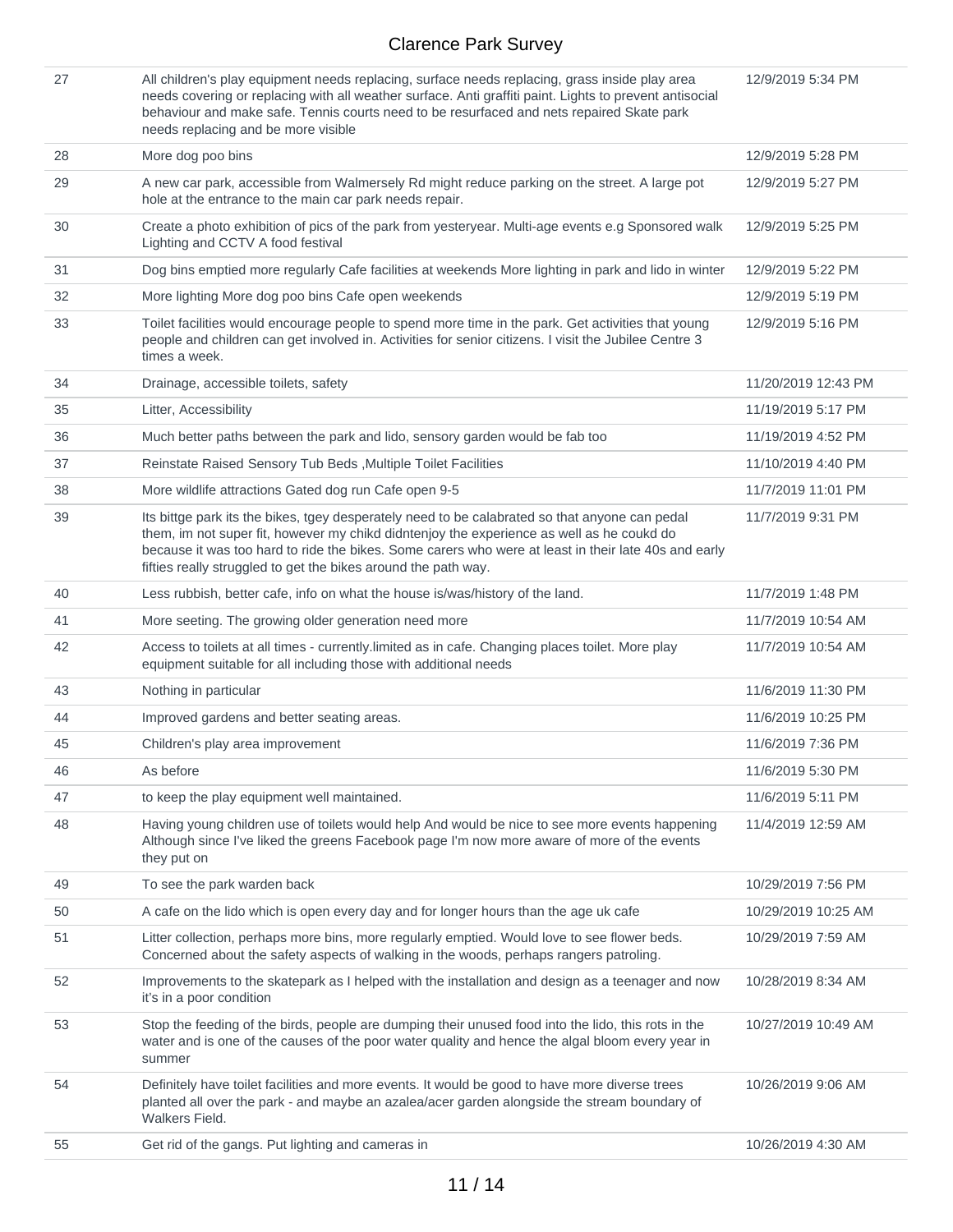| 56 | Make the pond more pleasing to the eye fountain Lily pads. Get rid of the muddy bits round the<br>edge of the pond. Lights on footpaths and step areas. Disabled wheelchair access from the car<br>park at the steps areas.                                                                                                                                                                                                                                                                                                                                                                                                                                                        | 10/25/2019 11:53 PM |
|----|------------------------------------------------------------------------------------------------------------------------------------------------------------------------------------------------------------------------------------------------------------------------------------------------------------------------------------------------------------------------------------------------------------------------------------------------------------------------------------------------------------------------------------------------------------------------------------------------------------------------------------------------------------------------------------|---------------------|
| 57 | The park is brilliant but the flower beds on the park and lido are neglected. For some reason the<br>edges of the grass everywhere isn't cut anymore would look so much better                                                                                                                                                                                                                                                                                                                                                                                                                                                                                                     | 10/25/2019 11:21 PM |
| 58 | Drainage. And more patrols to control youths                                                                                                                                                                                                                                                                                                                                                                                                                                                                                                                                                                                                                                       | 10/25/2019 10:33 PM |
| 59 | Bins emptied more often. Litter and dog poo bins. Get rid of or move the skate park, it's an<br>eyesore, due to vandalism and gets used for things other than skateboards and bikes. Weeding<br>and leaf clearing. Doesn't get done, makes the park look untidy and the leaves are very slippy.<br>The people who cut the grass with driven lawnmowers don't churn up the grass and soil because<br>they cut it when it's raining. Repairs, the iron railings near the natural park/ old bowling green, has<br>been damaged for ages since a car crashed into them. There are railings broken and sticking out<br>dangerously. Car parks should be locked at night. More lighting. | 10/25/2019 9:28 PM  |
| 60 | An obvious friends group                                                                                                                                                                                                                                                                                                                                                                                                                                                                                                                                                                                                                                                           | 10/25/2019 8:32 PM  |
| 61 | Park ranger and the cafe in the Jubilee centre should be open at weekends. As a cafe.                                                                                                                                                                                                                                                                                                                                                                                                                                                                                                                                                                                              | 10/25/2019 8:22 PM  |
| 62 | As previously mentioned I would like to see more lighting around the park. I would also like to see<br>an improvement to items within the swing park. Items have been removed and not replaced and<br>other items are damaged.                                                                                                                                                                                                                                                                                                                                                                                                                                                     | 10/25/2019 7:09 PM  |
| 63 | Free WiFi More security and CCTV cameras And lighting around the lido at night over the winter<br>months,, The grass around the edges tarmac as the ducks have made a right mess !                                                                                                                                                                                                                                                                                                                                                                                                                                                                                                 | 10/25/2019 6:58 PM  |
| 64 | Note comment above about areas near the water edge. We (RAA) are continuing to work to<br>improve the water environment and hope to continue to do so.                                                                                                                                                                                                                                                                                                                                                                                                                                                                                                                             | 10/25/2019 6:52 PM  |
| 65 | Signage around the woods would help newbies. Security in evenings. Somehow ridding the lido of<br>algae.                                                                                                                                                                                                                                                                                                                                                                                                                                                                                                                                                                           | 10/25/2019 6:39 PM  |
| 66 | More things for children                                                                                                                                                                                                                                                                                                                                                                                                                                                                                                                                                                                                                                                           | 10/25/2019 6:31 PM  |
| 67 | Better kids play equipment. Tidy up the Woden climbing bits                                                                                                                                                                                                                                                                                                                                                                                                                                                                                                                                                                                                                        | 10/25/2019 5:51 PM  |
| 68 | The water and pathways around the lake and also disability pegs                                                                                                                                                                                                                                                                                                                                                                                                                                                                                                                                                                                                                    | 10/25/2019 5:43 PM  |
| 69 | There's always incidents of dog poop which is hard to avoid. The dog poo bins round the lido<br>especially stink! The lido water quality is being improved which will be nice. Improved children's<br>facilities and also a park ranger would be fabulous                                                                                                                                                                                                                                                                                                                                                                                                                          | 10/25/2019 4:42 PM  |
| 70 | The Angling Club are doing a fantastic job in bringing habitat to life with planting around part of the<br>lake. I would like to see this further extended. I would like the areas around the lake to be hard<br>scaped as at present its just a mud bath. Also methods employed to discourage the Canada geese<br>from feeding and subsequent excrement. steps need repairing near clubhouse.                                                                                                                                                                                                                                                                                     | 10/25/2019 3:56 PM  |
| 71 | More lighting for the winter. somewhere dry where people could sit. Toilets                                                                                                                                                                                                                                                                                                                                                                                                                                                                                                                                                                                                        | 10/25/2019 1:13 PM  |
| 72 | Litter bins with lids on them! Lightweights litter currently blows out from bins around the lido area<br>and down local roads (especially Raymond Avenue).                                                                                                                                                                                                                                                                                                                                                                                                                                                                                                                         | 10/22/2019 3:44 PM  |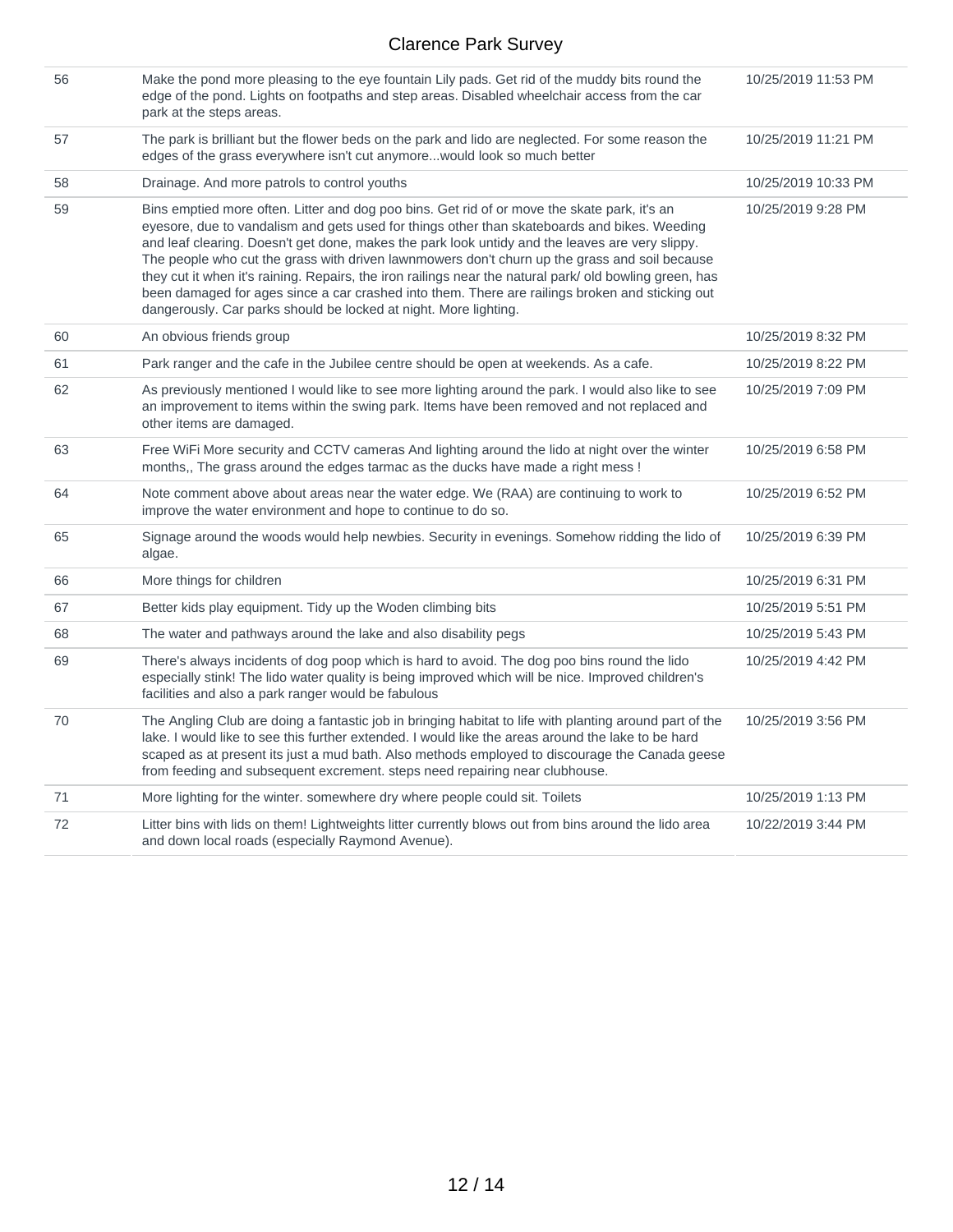## Q5 There is a sketch at the top of this questionnaire with suggestions on. Please take a look and let us know your thoughts. Have you any other comments or suggestions?

Answered: 56 Skipped: 34

| #  | <b>RESPONSES</b>                                                                                                                                                                                                                                                                                                                                                                                                                                                                                                                                                                                                    | <b>DATE</b>         |
|----|---------------------------------------------------------------------------------------------------------------------------------------------------------------------------------------------------------------------------------------------------------------------------------------------------------------------------------------------------------------------------------------------------------------------------------------------------------------------------------------------------------------------------------------------------------------------------------------------------------------------|---------------------|
| 1  | Glad you'll add more seats and picnic tables                                                                                                                                                                                                                                                                                                                                                                                                                                                                                                                                                                        | 12/9/2019 7:10 PM   |
| 2  | Needs more litter bins and dog bins Changes on the sketch will be ggod                                                                                                                                                                                                                                                                                                                                                                                                                                                                                                                                              | 12/9/2019 7:07 PM   |
| 3  | Historical info would be great, including info on the old buildings which used to occupy chesham<br>woods                                                                                                                                                                                                                                                                                                                                                                                                                                                                                                           | 12/9/2019 7:05 PM   |
| 4  | Cars abuse main entrance for anti social behaviour when dark (drugs etc). Open up in day and<br>lock at night.                                                                                                                                                                                                                                                                                                                                                                                                                                                                                                      | 12/9/2019 7:01 PM   |
| 5  | Looks great - looking forward to the outcome.                                                                                                                                                                                                                                                                                                                                                                                                                                                                                                                                                                       | 12/9/2019 6:54 PM   |
| 6  | Skate park needs cleaning up and bushes trimmed back                                                                                                                                                                                                                                                                                                                                                                                                                                                                                                                                                                | 12/9/2019 6:48 PM   |
| 7  | More seating                                                                                                                                                                                                                                                                                                                                                                                                                                                                                                                                                                                                        | 12/9/2019 6:45 PM   |
| 8  | I love the suggestions                                                                                                                                                                                                                                                                                                                                                                                                                                                                                                                                                                                              | 12/9/2019 6:44 PM   |
| 9  | Trim trail fencing needs improving. Area is always full of dogs and they scare the children.                                                                                                                                                                                                                                                                                                                                                                                                                                                                                                                        | 12/9/2019 6:42 PM   |
| 10 | Batter waymarkers The more trees the better Historical connections a good idea                                                                                                                                                                                                                                                                                                                                                                                                                                                                                                                                      | 12/9/2019 6:38 PM   |
| 11 | The suggestions are very good                                                                                                                                                                                                                                                                                                                                                                                                                                                                                                                                                                                       | 12/9/2019 6:36 PM   |
| 12 | Very satisfied good job done                                                                                                                                                                                                                                                                                                                                                                                                                                                                                                                                                                                        | 12/9/2019 5:59 PM   |
| 13 | A 'nature' corner to involve children more. Encourage more use by neighbouring primary school.                                                                                                                                                                                                                                                                                                                                                                                                                                                                                                                      | 12/9/2019 5:55 PM   |
| 14 | More native trees, berry-bearing shrubs. A wildlife corner with bug hotels and hedgehog hosing                                                                                                                                                                                                                                                                                                                                                                                                                                                                                                                      | 12/9/2019 5:53 PM   |
| 15 | I liked the adult gym but it was vandalised                                                                                                                                                                                                                                                                                                                                                                                                                                                                                                                                                                         | 12/9/2019 5:49 PM   |
| 16 | A memorial garden (like in Grasmere) where people pay for small plaque to be engraved with<br>names of loved ones                                                                                                                                                                                                                                                                                                                                                                                                                                                                                                   | 12/9/2019 5:47 PM   |
| 17 | No chopping trees down                                                                                                                                                                                                                                                                                                                                                                                                                                                                                                                                                                                              | 12/9/2019 5:44 PM   |
| 18 | The park is very important to the wellbeing of local people. All of the suggested improvements<br>would be good and attract more people                                                                                                                                                                                                                                                                                                                                                                                                                                                                             | 12/9/2019 5:42 PM   |
| 19 | Improved maintenance of the natural play area - used as a dog toilet                                                                                                                                                                                                                                                                                                                                                                                                                                                                                                                                                | 12/9/2019 5:36 PM   |
| 20 | These ideas are very good.                                                                                                                                                                                                                                                                                                                                                                                                                                                                                                                                                                                          | 12/9/2019 5:28 PM   |
| 21 | What is on so far looks impressive but there should be a dog exercise area                                                                                                                                                                                                                                                                                                                                                                                                                                                                                                                                          | 11/20/2019 12:43 PM |
| 22 | Outdated sketch of Parkland areas Sensory Garden, Bowling Pavilion, Ranger Base                                                                                                                                                                                                                                                                                                                                                                                                                                                                                                                                     | 11/10/2019 4:40 PM  |
| 23 | Scarp the outdoor exercise area as the area is abused by groups of teenage youths<br>selling/smoking drugs                                                                                                                                                                                                                                                                                                                                                                                                                                                                                                          | 11/7/2019 11:01 PM  |
| 24 | What about sone greenhouses to help support disabled children or children with SEMH needs an<br>opportunity to learn about plants and growing plants. They could pot bulbs into pots, grow plants<br>from seeds etc and even have a go at growing their own vegetable patch to sell to the cafe that is<br>on site at the park and to family and the community to help help buy more equipment for the green<br>houses and bulbs for the summer months, this way they could use the greenhouses all year<br>round. It will reach them to become more independent and support them to socialise more with<br>others. | 11/7/2019 9:31 PM   |
| 25 | It would be great to have the gym equipment that's there now closer to the playground.                                                                                                                                                                                                                                                                                                                                                                                                                                                                                                                              | 11/7/2019 1:48 PM   |
| 26 | No mention of wheels for all, possibly wrongly described as bowling pavilion.                                                                                                                                                                                                                                                                                                                                                                                                                                                                                                                                       | 11/7/2019 10:54 AM  |